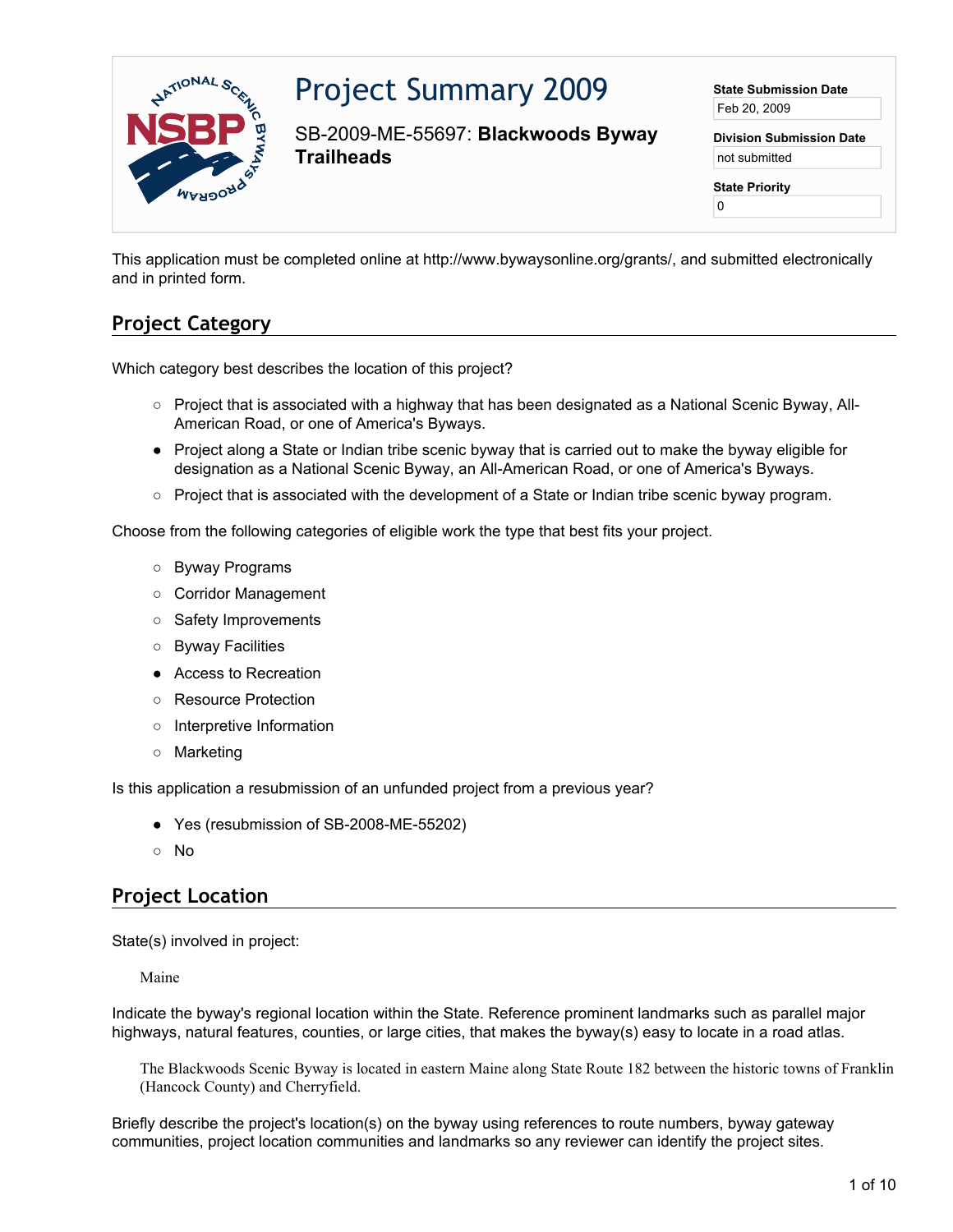This project establishes multiple trail heads on the Blackwoods Byway. The proposed trail heads will be located in Township 10 SD in Hancock County and Cherryfield in Washinton County. A map is provided.

#### **Associated Byways**

|           | State   Byway Name |
|-----------|--------------------|
| <b>ME</b> | Blackwoods Byway   |

Is this project consistent with the Corridor Management Plan(s) for the byway(s) involved?

- Yes
- No / CMP not available

#### **Congressional Districts**

|    | State   District   Representative (at time of application) |  |
|----|------------------------------------------------------------|--|
| ME | Michaud, Michael H.                                        |  |

#### **Abstract**

#### **Project Description**

Complete the sentence "This project will..." before adding remaining information.

This project will create or improve multiple trail heads on the Blackwoods Scenic Byway. Each Trail head will provide limited parking for vehicles, informational, directional and interpretive signage.

#### **Byway Benefits**

Complete the sentence "This project benefits the byway traveler by..." before adding remaining information.

This project benefits the byway traveler by providing easy access to the extensive hiking and paddling trail system that exists along the Blackwoods Scenic Byway. This trail system offers the only structured overnight backpacking and paddling opportunity in eastern Maine. Visitors will, for the first time, have a clearly designated parking area with adequate information for the adventure that lies ahead. Some trail heads will include hand launches for canoes and kayaks while others are primarily for hikers. Local users, including scout troops and senior walking clubs will have improved access for natural, outdoors recreation.

#### **Narrative**

#### **Project Summary**

Completely describe all the major elements of your proposed project in a concise but complete summary.

The major elements of this proposal are: 1. to create or enhance multiple trailheads for hiking, paddling and other recreational uses along the Blackwoods Byway. 2. each trailhead will provide: a. a modest number of parking space (ranging from 3 to 20) b. informational/instructional signage with trail maps, appropriate uses, leave no trace, carry-in/ carry-out and other requested practices c. interpretive signs - discussing sustainable woods management practices, local wildlife, historical points of interests like early mining operations and recreational opportunities d. directional signage to permit safe access and egress from the trailheads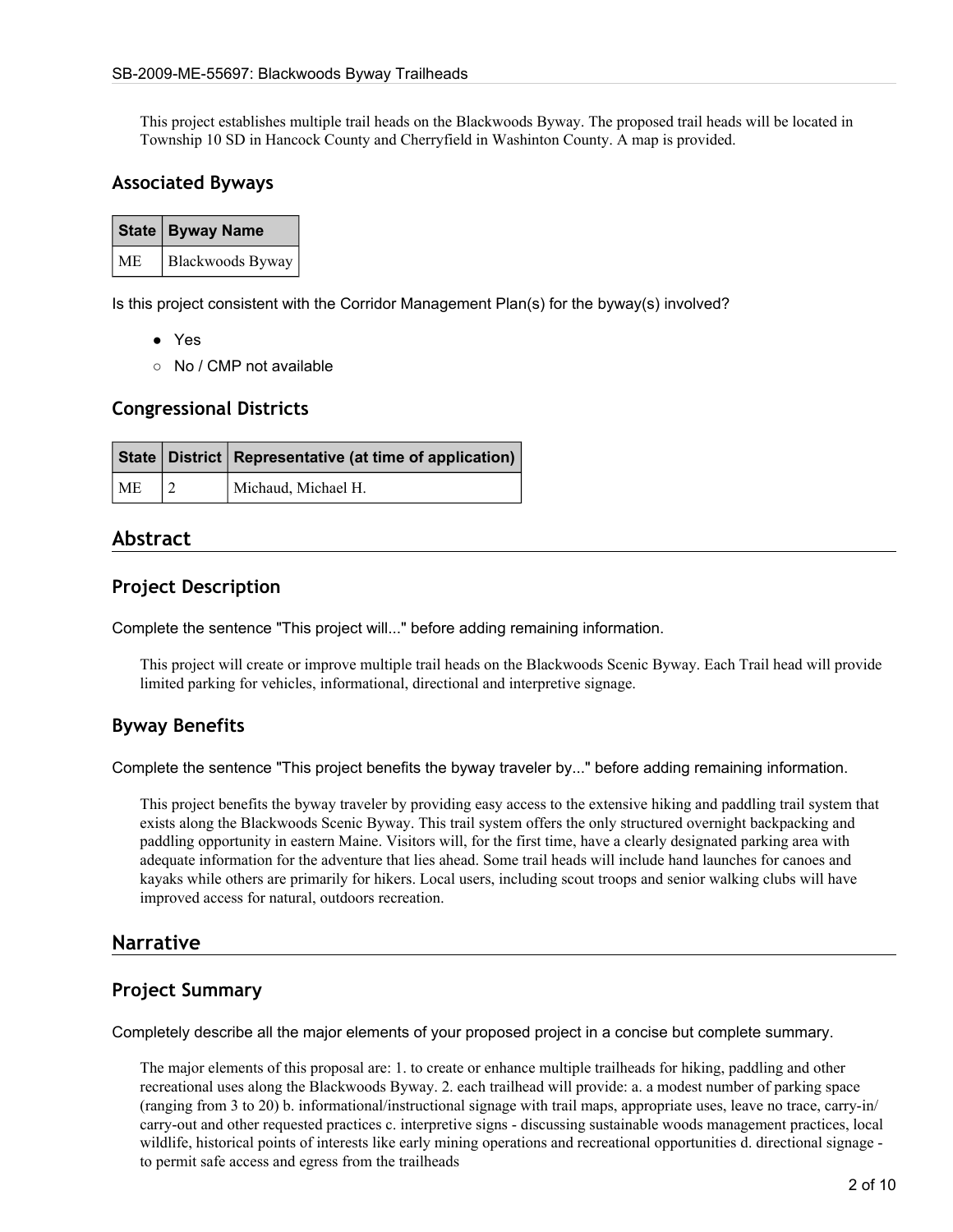The Blackwoods Byway Corridor Management Committee is working with the Hancock County Planning Commission, the Maine Bureau of Parks and Lands, the Nature Conservancy, the Sunrise Trail Coalition and several local land trusts and conservation groups to create a sustainable hiking and paddling trail system over an area of approximately 25,000 acres of mountains, lakes and streams. The byway cuts right through the center of this emerging natural recreational area, and is the primary means by which visitors access the region.

This partnership has solicited funding from a variety of public and private sources in order to combine enhanced conservation of ecological preserves with new recreational opportunities in this large and growing area.

This grant compliments other resource by providing access to our emerging nature-based recreational network. A critical need in the larger scheme is to provide visitors with a safe place to park for day and overnight visits. Two trail heads have been established at the heart of the byway, but additional sites are needed. These sites will require landscaping for parking, informational, directional and interpretive signage, weather proof trail information and a voluntary means for hikers to sign-in. Our goal is to make each trail head an educational opportunity as well as a safe and convenient point of embarkation.

Our preference for multiple small trailheads over a few large trailheads is part of our vision for providing a range of hiking and paddling opportunities, from highly accessible short trips, to interconnected, multi-day hikes and paddles. We are already using our website to promote several of these venues, but are concerned that the trailheads are not adequate to meet even modest increases in use.

#### **Benefit to Byway Traveler**

Describe how the proposed project will benefit a byway traveler, add to their travel experience or fulfill an important objective of your CMP.

Currently visitors to the Blackwoods Scenic Byway are missing many of our unique and rustic outdoor opportunities. This heavily wooded and mountainous area has great places to paddle, hike, fish and hunt, but much of it remains behind a veil of trees. In order to introduce this backwoods adventure to visitors, we need to provide better places for them to get off the road, learn more about recreational opportunities and we hope take a hike.

This project will provide visitors with more than a place to leave their cars. Travelers will gain a better understanding of how this landscape has accommodated lumbering, mining, ice cutting, and recreation. Interpretive panels will highlight deep history through our participation in Maine's Ice Age Trail, and sustainable forestry that seeks to use the products of the Maine woods while retaining their beauty and ecological significance.

We want travelers to enjoy the scenic byway dictum to "come closer", that is to get out of their cars and hike our green mountains and paddle in our clear lakes. We want our residents to join in this outdoor experience and to use these natural gifts to regain mental and physical well being.

This grant will help us to accomplish this, by providing better access and better information.

#### **Prior Projects**

Describe any relationship between this project and previously funded National Scenic Byways Program grant projects. In addition, discuss how the proposed work relates to any multi-year work plan byway leaders have developed.

The 2006 Byway Planning and Management Grant has enabled Hancock County Planning Commission staff to work with the Blackwoods Byway Corridor Management Committee, the Bureau of Parks and Lands and other local organizations to create a vision for outdoor recreation. This grant will help us to implement that vision.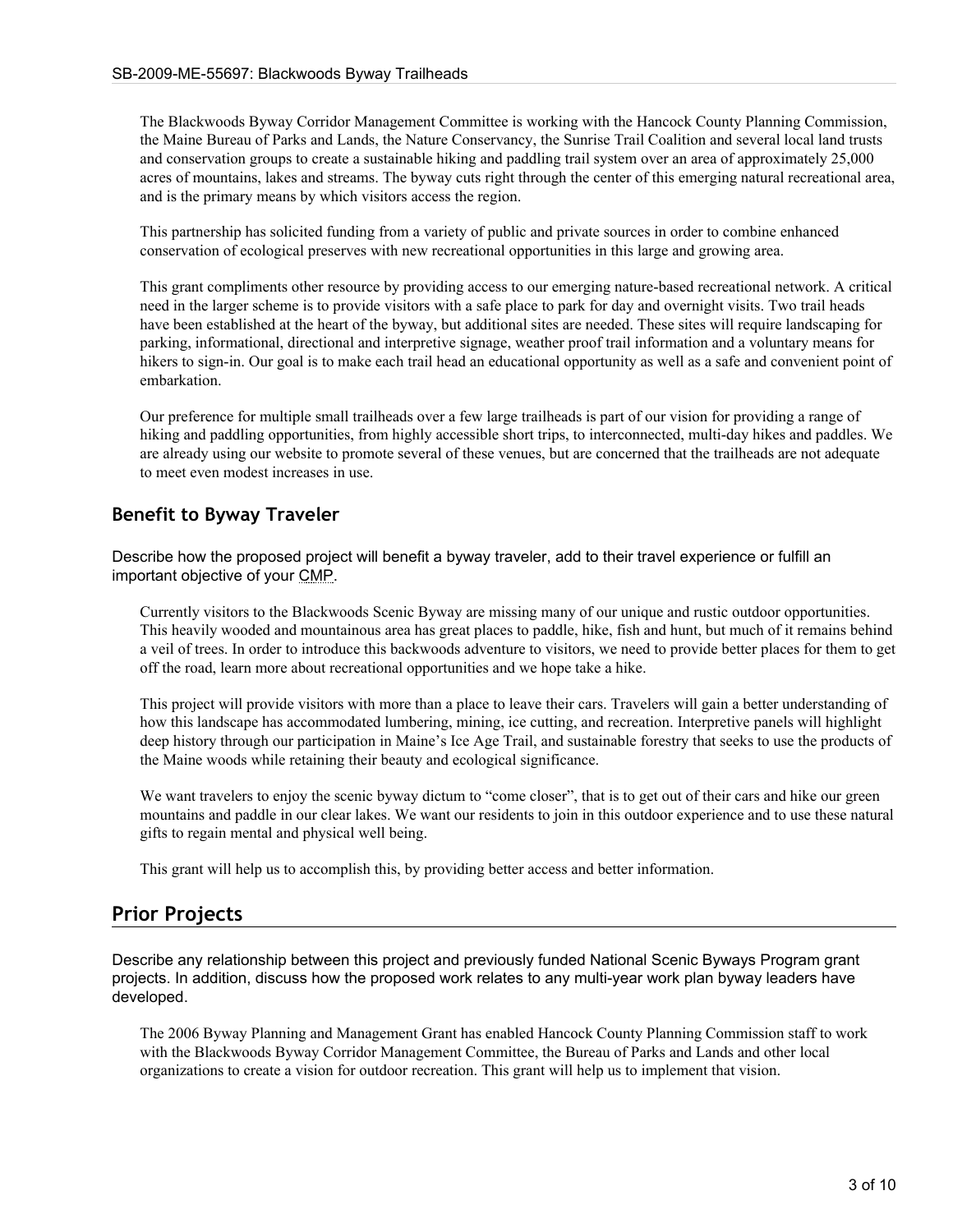### **Project Coordinator**

Please provide contact information for a person responsible for this project.

- Name: James Henry Fisher
	- Title: Senior Planner
- Organization: Hancock County Planning Commission
	- Address: 395 State Street Ellsworth, ME 04605
		- Phone: (207) 667-7131
		- Fax: (207) 667-2099
		- E-mail: jfisher@hcpcme.org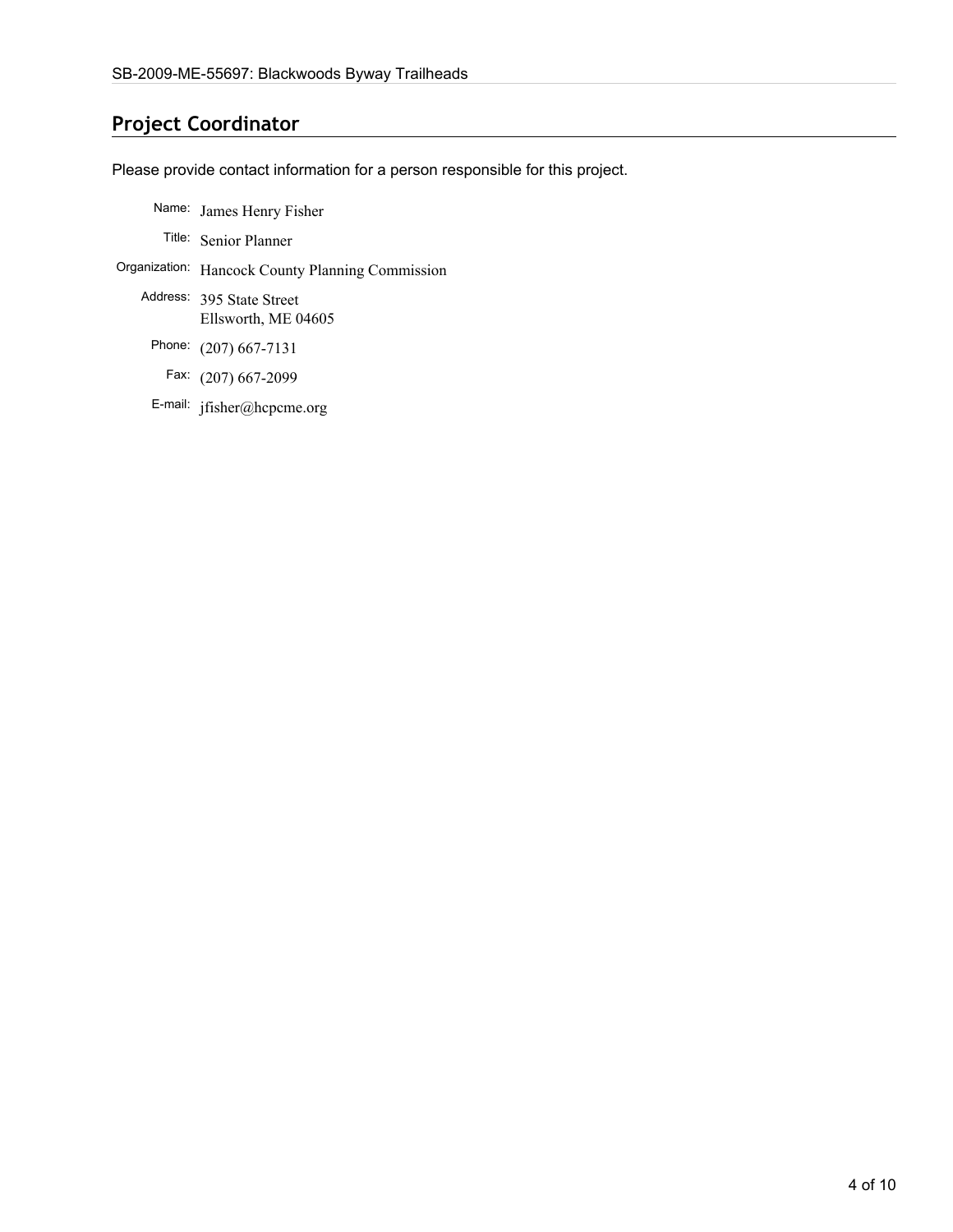## **Work Plan**

| Milestone/<br><b>Task</b>                       | <b>Start</b><br><b>Date</b>  | <b>Duration</b> | <b>Responsible</b><br>Party                                | <b>Justification</b>                                                                                                                                                                                                                                                                                                                                                                                                                                                                                                                                                                                                                                                                                                        |
|-------------------------------------------------|------------------------------|-----------------|------------------------------------------------------------|-----------------------------------------------------------------------------------------------------------------------------------------------------------------------------------------------------------------------------------------------------------------------------------------------------------------------------------------------------------------------------------------------------------------------------------------------------------------------------------------------------------------------------------------------------------------------------------------------------------------------------------------------------------------------------------------------------------------------------|
| Establish<br>funding<br>agreement<br>with State | AAD*                         |                 |                                                            |                                                                                                                                                                                                                                                                                                                                                                                                                                                                                                                                                                                                                                                                                                                             |
| Planning and<br>Administration                  | $AAD +$<br>$1 \text{ day}^*$ | 18<br>months    | Jim Fisher,<br>Hancock<br>County<br>Planning<br>Commission | This task accounts for the back office and field worked planned for creating the trail network, trail heads, informational<br>and interpretive signage required to make this project a success. HCPC will provide planning and coordination with<br>support from the Bureau of Parks and Lands, the Nature Conservancy, the Maine Conservation Corps and other<br>organizations. The time and effort going into the step are provided through partnership agreements and are not charged<br>to this grant.<br>HCPC will lead the effort for public participation in planning and implementing this grant, including press<br>communications, public meetings, work days and coordination of donated materials and services. |
| Site Analysis                                   | $AAD +$<br>6<br>months*      | 6 months        | Jim Fisher,<br>Hancock<br>County<br>Planning<br>Commission | Planning is expected to take approximately six months in order to define the parameters necessary to verify preferred<br>locations for one or possibly two new trail heads. Each of these sites will require additional environmental assessment,<br>including GIS mapping, wetlands delineation, soils analysis and highway entrance permitting. Some of the likely sites<br>present few difficulties in this regard while others are more challenging. This step will result in simple site plans for each<br>trailhead, including parking areas, location of directional, informational and interpretive signs.                                                                                                          |
| Information<br>and<br>Interpretation            | $AAD +$<br>6<br>months*      | 12<br>months    | Jim Fisher,<br>Hancock<br>County<br>Planning<br>Commission | Each trail head will have one to two interpretive panels highlighting geological history, working forests, and natural<br>resources. The sites are relatively remote, so the panels will be simple and sturdy in construction, but will conform to<br>Maine Scenic Byway standards.<br>In addition to interpretive panels, each site will have a durable all weather panel with a map of the byway, the location of<br>that site and nearby trails. Additional information and direction signage will be included in this step to provide drivers<br>with adequate warning of trail head locations and promoting "leave no trace" practices.                                                                                |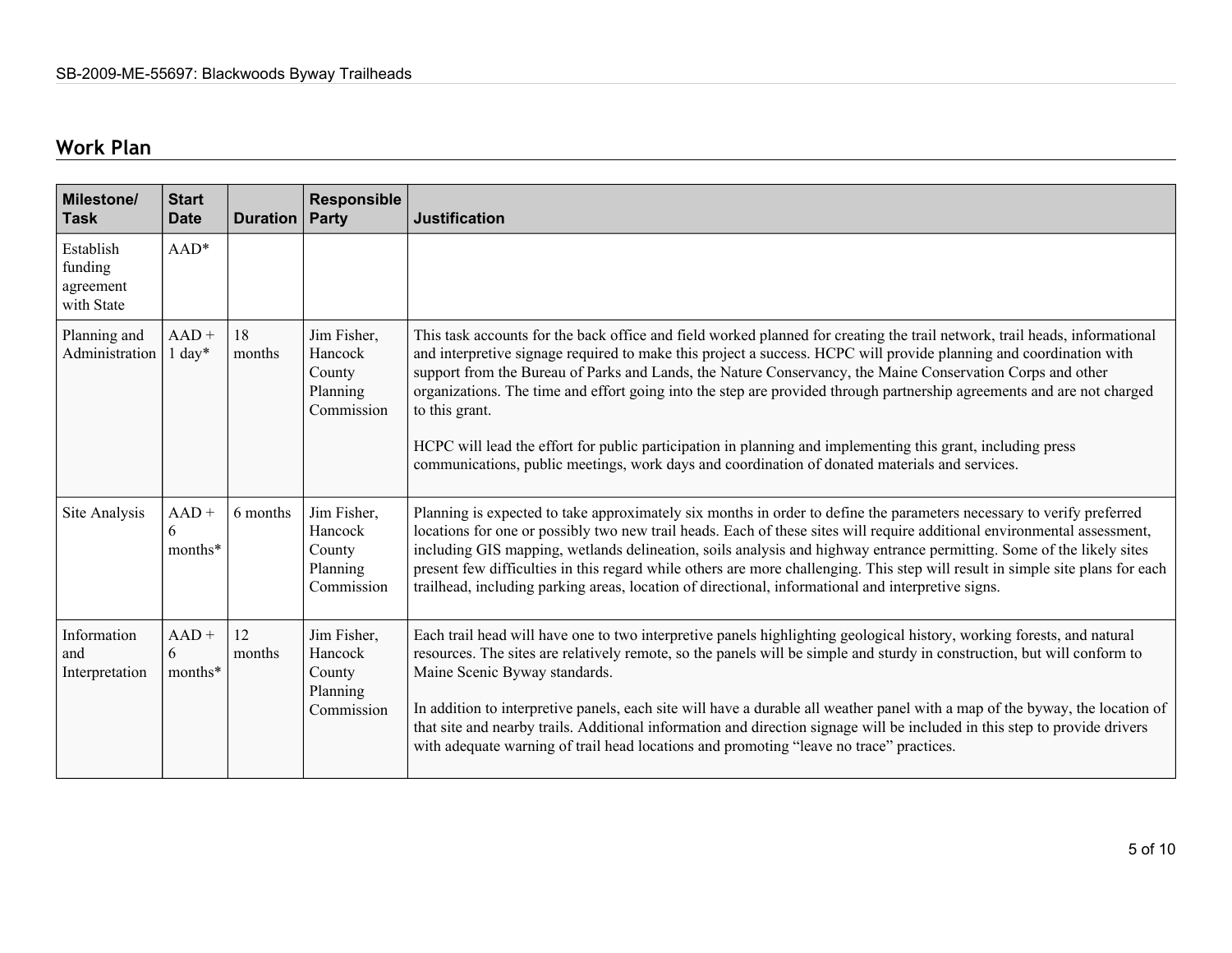| <b>Milestone/</b><br>Task | <b>Start</b><br><b>Date</b> | <b>Duration Party</b> | Responsible                                                | <b>Justification</b>                                                                                                                                                                                                                                                                                                                                                                                                                                                                                                                                                                                                                               |
|---------------------------|-----------------------------|-----------------------|------------------------------------------------------------|----------------------------------------------------------------------------------------------------------------------------------------------------------------------------------------------------------------------------------------------------------------------------------------------------------------------------------------------------------------------------------------------------------------------------------------------------------------------------------------------------------------------------------------------------------------------------------------------------------------------------------------------------|
| Construction              | $AAD +$<br>12<br>months*    | 6 months              | Jim Fisher,<br>Hancock<br>County<br>Planning<br>Commission | The trailheads are intended to be simple gravel parking areas that emphasize information, interpretation and access to<br>trails and waterways. The cost of construction is driven primarily by site characteristics such as slope and soil<br>characteristics.<br>Two larger parking aeas with space for more than 10 cars and privies have already been constructed at Tunk Lake and<br>Spring River Lake. We propose to enhance these with signage, interpretive signs and more information about the<br>emerging trail system. New, smaller sites are needed for several other venues, but will require additional landscaping and<br>signage. |

\* AAD = Actual Award Date (estimated to be August 01, 2009)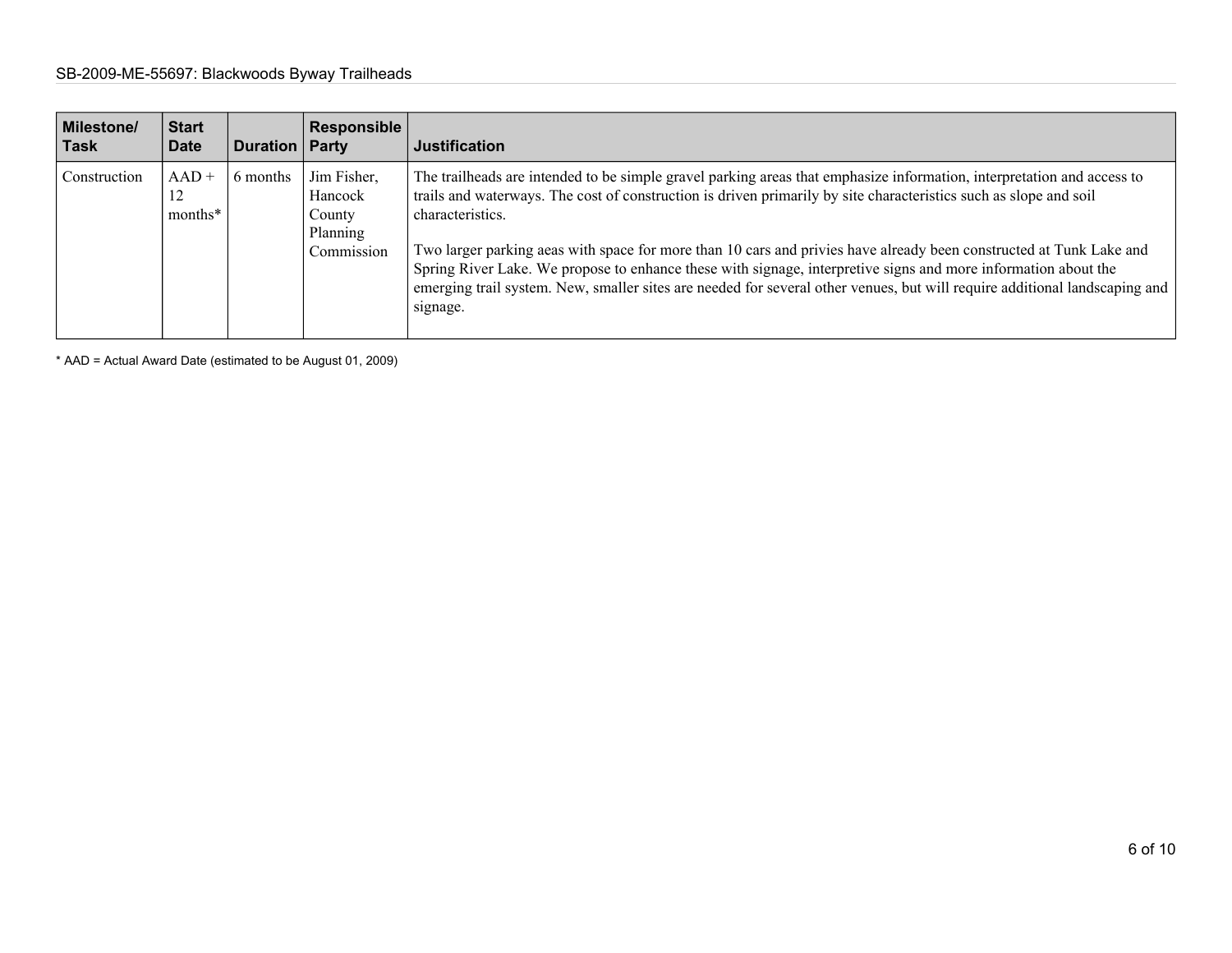#### **Budget**

#### **Cost Breakdown**

| #            | <b>Description</b>             | <b>Total Cost</b> | <b>Requested</b> | <b>Match</b> |
|--------------|--------------------------------|-------------------|------------------|--------------|
|              | Site analysis                  | 10,000            | 5,000            | 5,000        |
|              | Planning and Administration    | 10,000            | 5,000            | 5,000        |
|              | Construction                   | 50,000            | 40,000           | 10,000       |
| 4.           | Information and Interpretation | 30,000            | 25,000           | 5,000        |
| <b>Total</b> |                                | \$100,000         | \$75,000         | \$25,000     |

#### **Matching Funds**

| <b>Source</b>                         | <b>Type</b>                             | <b>Description</b>                                | <b>Amount</b> |
|---------------------------------------|-----------------------------------------|---------------------------------------------------|---------------|
| Quimby Family Foundation              | Cash                                    |                                                   | 15,000        |
| Maine Department of<br>Transportation | Materials (Non-federal)                 | Landscaping materials                             | 5,000         |
| Friends of Tunk                       | Services (Non-state or Non-<br>federal) | Volunteer labor and equipment for<br>construction | 2,500         |
| Maine Bureau of Parks and<br>Lands    | Services (Non-state or Non-<br>federal) | Landscaping materials                             | 2,500         |
| <b>Total</b>                          |                                         |                                                   | \$25,000      |

#### **Funding Allocation**

Do the byways involved in the project cross any Federal Lands? (Check all that apply)

- Bureau of Indian Affairs
- Bureau of Land Management
- Fish and Wildlife Service
- National Park Service
- USDA Forest Service

If this project is selected for funding, please indicate your preference for carrying out the project (check one):

- FHWA allocates the funds for the project to the State DOT
- FHWA allocates the funds for the project to one of the Federal Land Management agencies marked above (provide contact information below)
- FHWA allocates the funds for the project to an Indian tribe or tribal government (provide contact information below)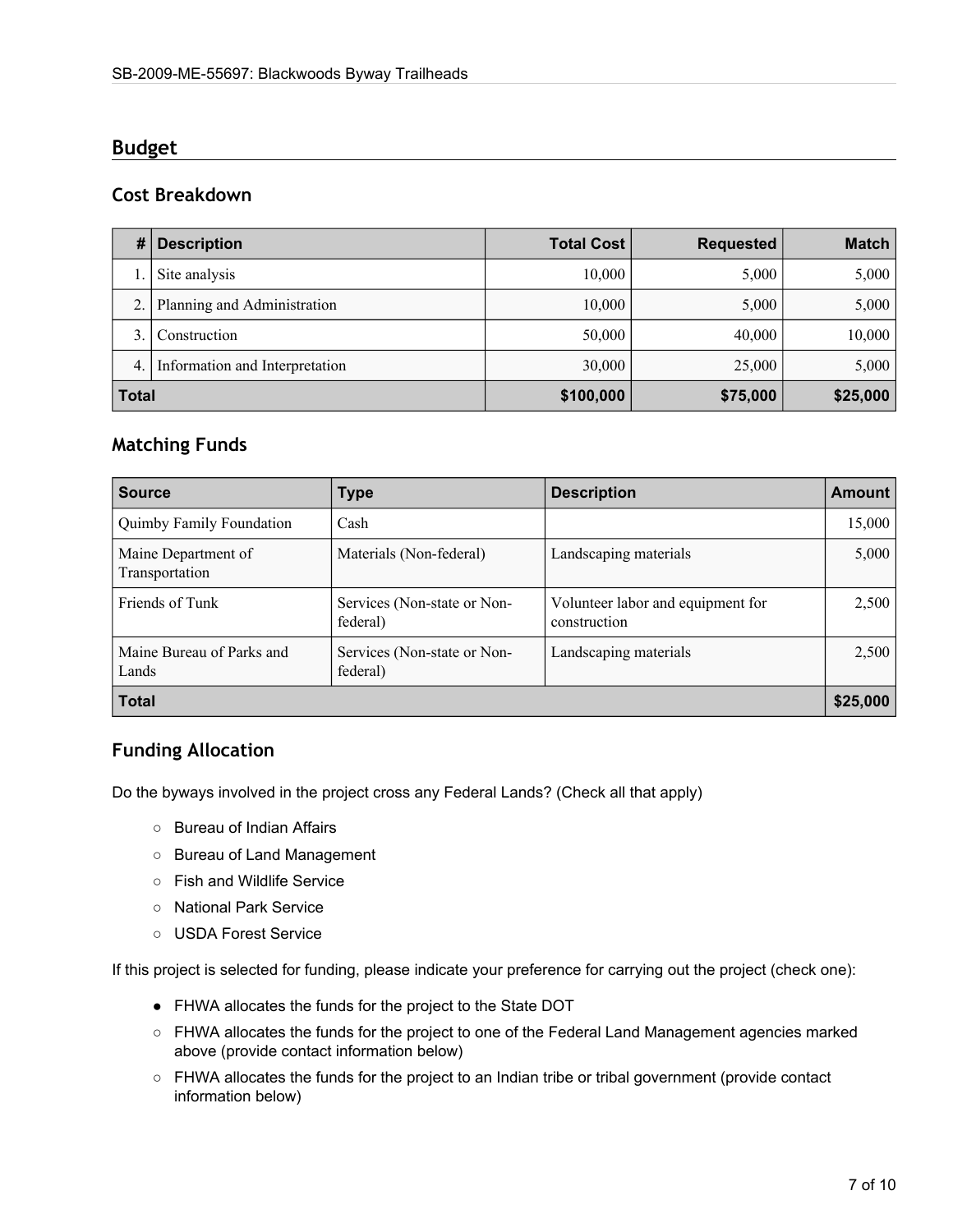If funding should be allocated to a Federal land management agency or Indian tribal organization, please provide contact information for that organization:

Name: Title: Organization: Address: Phone: Fax: E-mail:

## **Application Checklist**

The following statements are for informative purposes. Please read and check each statement.

- I understand that this is a reimbursement program funds are not available up-front.
- I have reviewed and responded to the Complete Application statements as outlined in the Grants Guidance.
- I have been in touch with the State scenic byway coordinator and have responded to recommendations or requirements of the State.
- I have verified with the State byway coordinator that this proposed project can receive authorization to proceed from the State and FHWA division before the end of the fiscal year for which the application is made.

#### **Attachments**

Use this as a checklist to verify that all attachments are provided with your printed application.



#### □ **Blackwoods Byway Overview Map**

This map indicates the Blackwoods Scenic Byway location.

Digital version: [blackwoodsbywaymap.jpg](http://www.bywaysonline.org/grants/application/attachments/10815_oms8xsp5xb.jpg) (112.1 KB)



#### □ **Hillshade map**

Hillshade map indicating hiking and paddling areas.

Digital version: [hillshademap.jpg](http://www.bywaysonline.org/grants/application/attachments/10813_4t3lvqbcjd.jpg) (56.2 KB)



#### □ **Sample Trail Head Information Sign on Donnell Pond**

This sign illustrates one relatively low-tech sign concept currently being used in the Blackwoods area.

Digital version: [DonnellRulesSign25.jpg](http://www.bywaysonline.org/grants/application/attachments/10812_dpfkdd2vb3.jpg) (98.8 KB)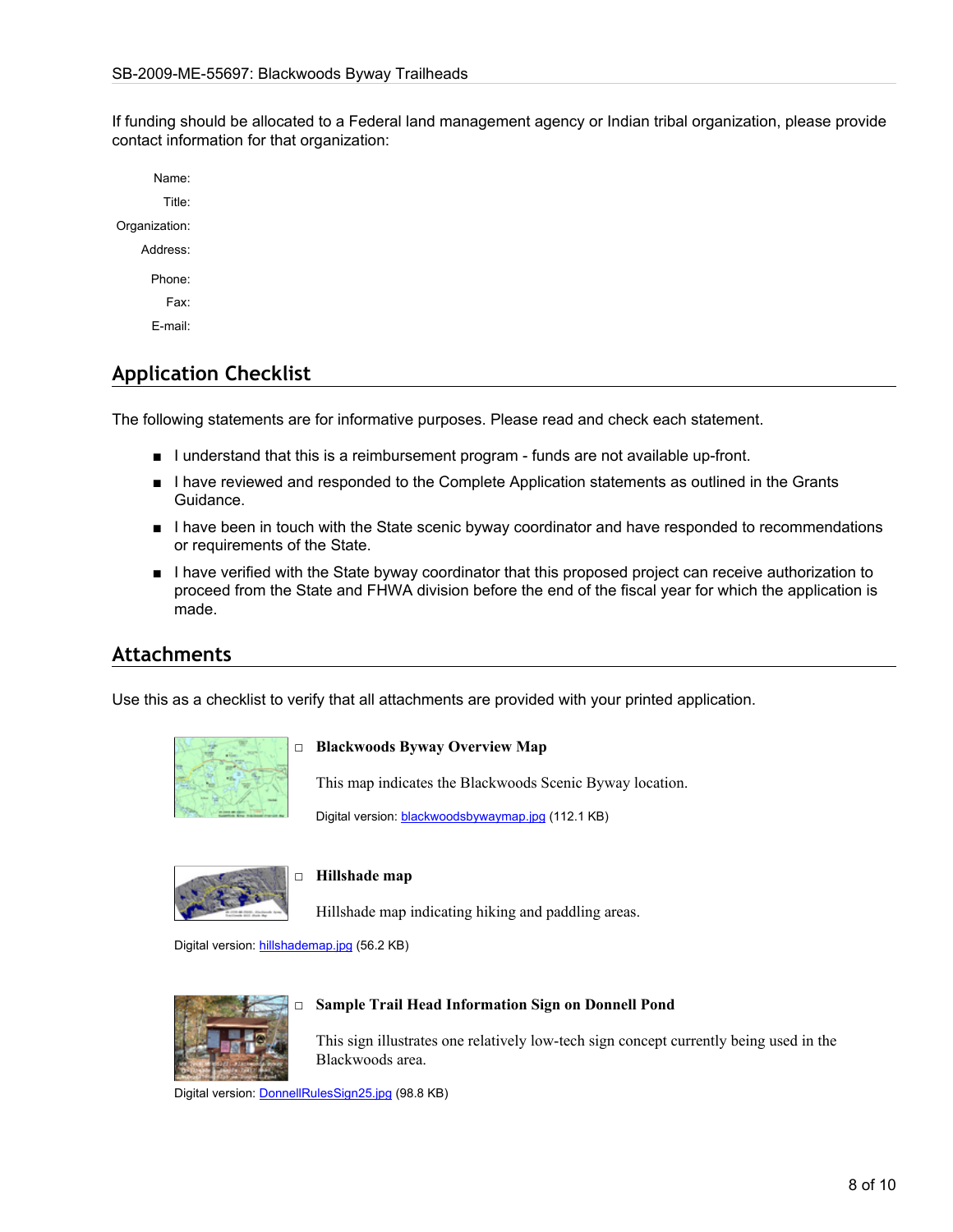

#### □ **Tunk Lake Trail Head**

This illustrates one of the existing trail heads which provides a boat launch onto Tunk Lake. An informational sign appears in the center.

Digital version: [tunkinfosign.JPG](http://www.bywaysonline.org/grants/application/attachments/10814_xvwhez0gtz.JPG) (62.3 KB)



#### □ **Bureau of Parks and Lands Donnell-Tunk Trail Map**

This maps depicts existing designated trails in the region of the Blackwoods Scenic Byway. Additional trails are being considered now. Note that the map depicts of rail line that is 50% converted to trail use. The section in this map will be a trail in 2009.

Digital version: [BPL\\_TrailMap.pdf](http://www.bywaysonline.org/grants/application/attachments/11208_nko2i9a64s.pdf) (1.0 MB)